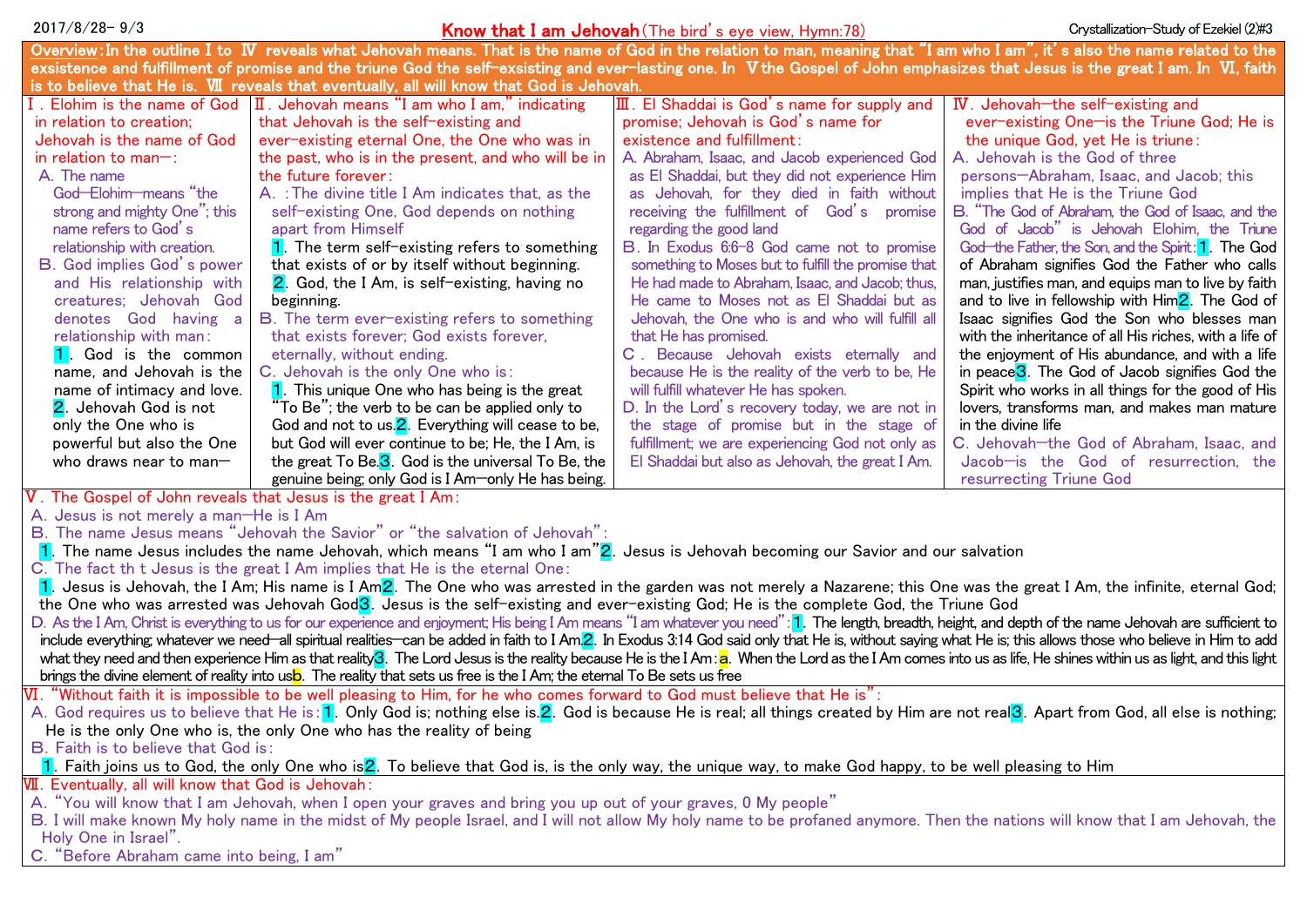#### Experience $\hat{I}$ : To experience God as "I Am", realize and declare that you are the one who "is not" and only the Lord Jesus, Jehovah the Savior, is the One who "is".

Young people, my burden in this message is especially for you. I am grateful to the Lord for your faithfulness to His recovery. But I realize that there is a long journey ahead of you and that many trials and tests await you. I want to testify to you that the very God whom you are serving is not only El Shaddai but also Jehovah.... Because He is the One who is, He will fulfill all that He has promised. I may not be able to keep my word because I may cease to be. But because Jehovah exists eternally and because He is the reality of the verb to be, He will fulfill whatever He has spoken. When you encounter tests, trials, and difficulties, you should say, "Lord, You are. My problems will end, but You, Lord, will be forever."

When you have a need or are in difficulty, do not merely praise the Lord for His richness and sufficiency. You should also praise Him that He is the One who is. Do not simply thank Him that He is able and mighty, but declare boldly, "Lord, You are."

#### For Young Working Saints

As a business person, you have many kinds of stringent requirements. These are actually the excellent opportunities for you to experience and enjoy God as "I Am." For this, you need to realize and declare that you "are not". When you come forward to God, you need to know your excellent academic background or ability is nothing. Under the divine light, man is not righteous, not holy, and not glory, but unrighteous, unclean, and lack of glory. Jesus as Jehovah the Savior fulfilled all the requirements of God's righteousness, holiness, and glory on the cross for us. Christ is now your righteousness, holiness, and glory. Furthermore, Christ is your wisdom, power and all in all. 1 Cor 1:24 But to those who are called, both Jews and Greeks, Christ the power of God and the wisdom of God. 25 Because the foolishness of God is wiser than men, and the weakness of God is stronger than men.…29 So that no flesh may boast before God. 30 But of Him you are in Christ Jesus, who became wisdom to us from God: both righteousness and sanctification and redemption, 31 That as it is written, "He who boasts, let him boast in the Lord."

One brother's testimony:After I finished the graduate school, I started the full time service for 5 years including 2 years of full time training. After that, just before age of 30, I began working. Initially, I erroneously assumed that, because I loved the Lord, I would have no major problems at all. In other words, I did not realize that I was "not" and God is only the One who "is" in my work and I have been haughty. In the eyes of my boss and senior colleagues around in my company at that time, I appeared like a non-serious, strange person who had no interest in a promotion race. They have often pointed out such shortcoming of me. At the beginning, I could not understand why I have been spoken so unfavorably, but in the fellowship with the Lord, I was enlightened gradually that I have been acting like an angel and have not approached my work seriously with right humanity. (They work seriously for their money, but we work seriously for the testimony of the Lord. Their motivation and goal are different.) Hallelujah, Christ, as "I Am", is eternally the One who "is" in his existence, and for fulfillment of God's promise, He fulfilled all. In the Lord, there is the fulfillment of all that God has promised. I prayed in this way, "I am nothing but sin. But you are the I Am. You are my right humanity, my seriousness, my wisdom, and my power. Oh, Lord Jesus, let me experience you as I Am in my work and human relationship in my office. Amen!"

#### Experience $(2)$ : Ask in the name of Jesus, Jehovah the Savior, to participate in the marvelous blessings

His being the I Am means "I am whatever you need" and "I am everything." We have a signed check with the space for the amount left blank, and we may fill in whatever we need. After the name "I Am" we can fill in the amount. The heavenly bank will cash this check. The Lord is whatever we need. If we need salvation, light, life, power, wisdom, holiness, or righteousness, Jesus Christ Himself is all these things to us. He is Jehovah God, the great I Am.

This is like a checkbook with signatures on all the checks.... If you tear out one check and write one thousand on it, you will have one thousand....Since someone has signed them, all you have to do is write what you need on one of them. Many people do not know God, and many people do not know Jehovah. I feel that the length, the breath, the height, and the depth of this name are sufficient to include everything.

God's name reveals God Himself. God's name is the foundation of our faith. If we can enter the reality of God's name in the power of the Holy Spirit, extraordinary things can be accomplished through God's name.

### For junior high and high school students

The meaning of Jesus is "Jehovah the Savior". "Jesus" in English is the abbreviated form for "Jehovah the Savior". The meaning of Jehovah is "I am that "I am"". "I am" literally means I am, He is -- whatever you need that is positive. For example he is power, and wisdom. But you are not power, nor wisdom. You should never say that you have a little wisdom because you are doing well in your school. All flesh must be humble when coming before God. Because God's foolishness prevails human wisdom. Humble before God, declare that you are "not" and only the Lord, who "is" eternally. Also you need to call on the name of Lord Jesus. Since the meaning of His name is "Jehovah's salvation", calling on the name of the Lord is a wonderful thing. Moreover, there is the fulfillment of the promise in the name of the Lord. When you seek God in the name of the Lord, the Lord will impart the fulfillment of the promise to you. You will experience the marvelous blessings in His name.

#### 2 Cor 1:20 For as many promises of God as there are, in Him is the Yes; therefore also through Him is the Amen to God, for glory through us to God.

John 15:16 You did not choose Me, but I chose you, and I set you that you should go forth and bear fruit and that your fruit should remain, whatever you ask the Father in My name, He may give you.

One brother's testimony: I went to a gospel meeting in the second week of May at the time of my freshman year in the university, I was baptized on the Lord's Day of the third week and immediately started the church life. I began praying for the gospel with the saints from the time of my sophomore year, preached gospel and brought my friends to the gospel meetings. Especially, in the week before the gospel meeting, we gathered 30 minutes earlier before the morning revival started and prayed desperately with brothers and sisters so that people could be saved in the name of the Lord. To my surprise that 4 men and 2 women of my classmates in the aikido club during my junior and sophomore years, and more than half of my juniors, about 15 of them were saved. About two thirds of the club became Christians. I did not understand anything well enough, but together with brothers and sisters I could get many of these fruits by asking in the name of the Lord. The name of the Lord is so wonderful. Praise His name. Hallelujah!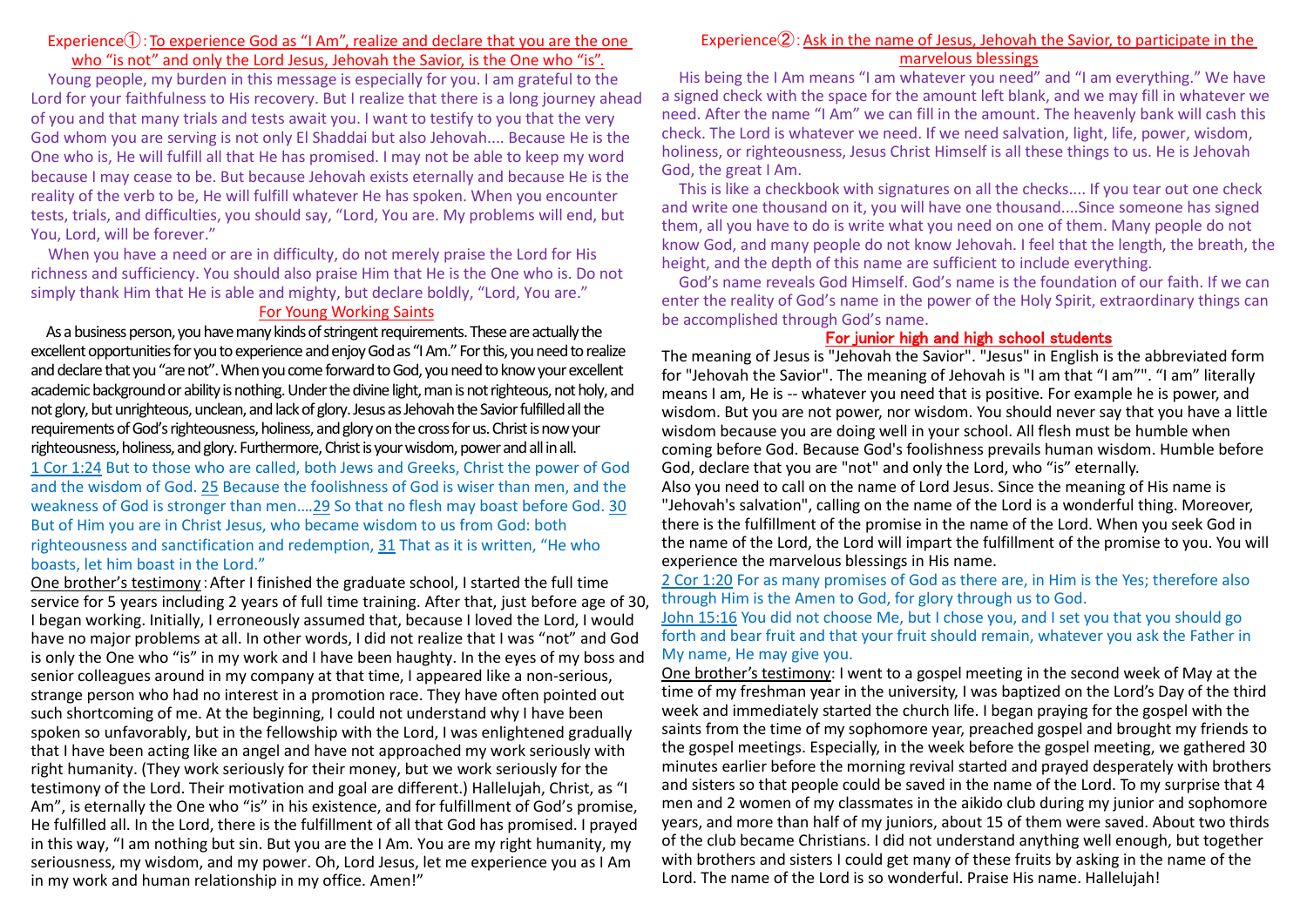### Ⅰ.Elohim is the name of God in relation to creation ; Jehovah is the name of God in relation to man:

Gen1:1 In the beginning God created the heavens and the earth.

FT: Heb. Elohim, meaning the Mighty One. The Hebrew name here is plural, but the verb created is singular. These are seeds of the Trinity. God is one, but He is also three―the Father, the Son, and the Spirit. He is the triune God.

Gen2:4 These are the generations of the heavens and of the earth when they were created. When Jehovah God made earth and heaven,

Isa1:2 Hear, O heavens, and hearken, O earth, For Jehovah has spoken : I have brought up children, and I have raised them ; And yet they have rebelled against Me. 4 Alas, sinful nation, A people heavy with iniquity, Seed of evildoers, Children acting corruptly! They have forsaken Jehovah; They have despised the Holy One of Israel; they have become estranged and have gone backward.

Ezk 39:28 And they will know that I am Jehovah their God because I brought them into captivity among the nations and have gathered them to their own land; and I will never again leave any of them there.

## Ⅱ.Jehovah means "I am who I am," indicating that Jehovah is the self-existing and ever-existing eternal One, the One who was in the past, who is in the present, and who will be in the future forever:

Exo 3:14 And God said to Moses, I AM WHO I AM. And He said, Thus you shall say to the children of Israel, I AM has sent me to you.

Rev 1:4 …Grace to you and peace from Him who is and who was and who is coming, and from the seven Spirits who are before His throne,

## Ⅲ.El Shaddai is God's name for supply and promise ; Jehovah is God's name for existence and fulfillment:

Gen 17:1 And when Abram was minety-nine years old, Jehovah appeared to Abram and said to him, I amd the All-sufficient God (El Shaddai) ; Walk before Me, and be perfect.

Exo 6:7 And I will take you to Myself as My people, and I will be your God; and you shall know that I am Jehovah your God, the One who brought you out from under the burdens of the Egyptians.

8 And I will bring you to the land which I swore to give to Abraham, to Isaac, and to Jacob; and I will give it to you as a possession. I am Jehovah.

## Ⅳ.Jehovah—the self-existing and ever-existing One—is the Triune God; He is the unique God, yet He is triune:

Mal 2:10 Have we not all one Father? Has not one God created us? Why are we treacherous, each one to his brother, thus profaning the covenant of our fathers?4

1Cor 8:4 Therefore concerning the eating of things sacrificed to idols, we know that an idol is nothing in the world and that there is no God but done. 6 Yet to us there is one God, the Father, out from whom are call things, and we are unto Him; and one Lord, Jesus Christ, through whom are all things, and we are through Him.

2Cor 13:14 The grace of the Lord Jesus Christ and the love of God and the fellowship of the Holy Spirit be with you all.

Matt 28:19 Go therefore and disciple all the nations, baptizing them into the name of the Father and of the Son and of the Holy Spirit,

Exo 3:15 And God also said to Moses, Thus you shall say to the children of Israel, Jehovah, the God of your fathers, the God of Abraham, the God of Isaac, and the God of Jacob, has sent me to you. This is My name forever...

Gen 35:10 And God said to him, ...Your name shall no longer be called Jacob, but Israel shall be your name...

# Ⅴ.The Gospel of John reveals that Jesus is the great I Am:

John 8:12  $\cdots$  Jesus spoke to them, saving, I am the light of the world; he who follows Me shall by no means walk in darkness, but shall have the light of life.

8:24 Therefore I said to you that you will die in your sins; for unless you believe that I am, you will die in your sins.

8:28 Jesus therefore said to them, When you lift up the Son of Man, then you will know that I am, and that I do nothing from Myself, but as My Father has taught Me, I speak these things.

8:58 Jesus said to them, Truly, truly, I say to you, Before Abraham came into being, I am.

Matt 1:21 And she will bear a son, and you shall call His name Jesus, for it is He who will save His people from their sins.

Rom 10:12 For there is no distinction between Jew and Greek, for the same Lord is Lord of all and rich to all who call upon Him;

13 For "whoever calls upon the name of the Lord shall be saved."

Phil 1:19 For I know that for me this will turn out to salvation through your petition and the bountiful supply of the Spirit of Jesus Christ,

John 18:5 They answered Him, Jesus the Nazarene. He said to them, I am. And Judas also, who was betraying Him, was standing with them.

6 When therefore He said to them, I am, they drew back and fell to the ground.

## Ⅵ."Without faith it is impossible to be well pleasing to Him, for he who comes forward to God must believe that He is":

Heb 11:6 But without faith it is impossible to be well pleasing to Him, for he who comes forward to God must believe that He is and that He is a rewarder of those who diligently seek Him.

Eccl 1:2 Vanity of vanities, says the Preacher; Vanity of vanities; all is vanity. John 14:1 Do not let your heart be troubled; believe into God, believe also into Me.

# Ⅶ.Eventually, all will know that God is Jehovah:

Ezk 37:13 And you will know that I am Jehovah, when I open your graves and bring you up out of your graves, O My people.

14 And I will put My Spirit in you, and you shall live; and I will place you in your own land. Then you will know that I, Jehovah, have spoken and that I have performed it, declares Jehovah.

39:7 And I will make known My holy name in the midst of My people Israel, and I will not allow My holy name to be profaned anymore. Then the nations will know that I am Jehovah, the Holy One in Israel.